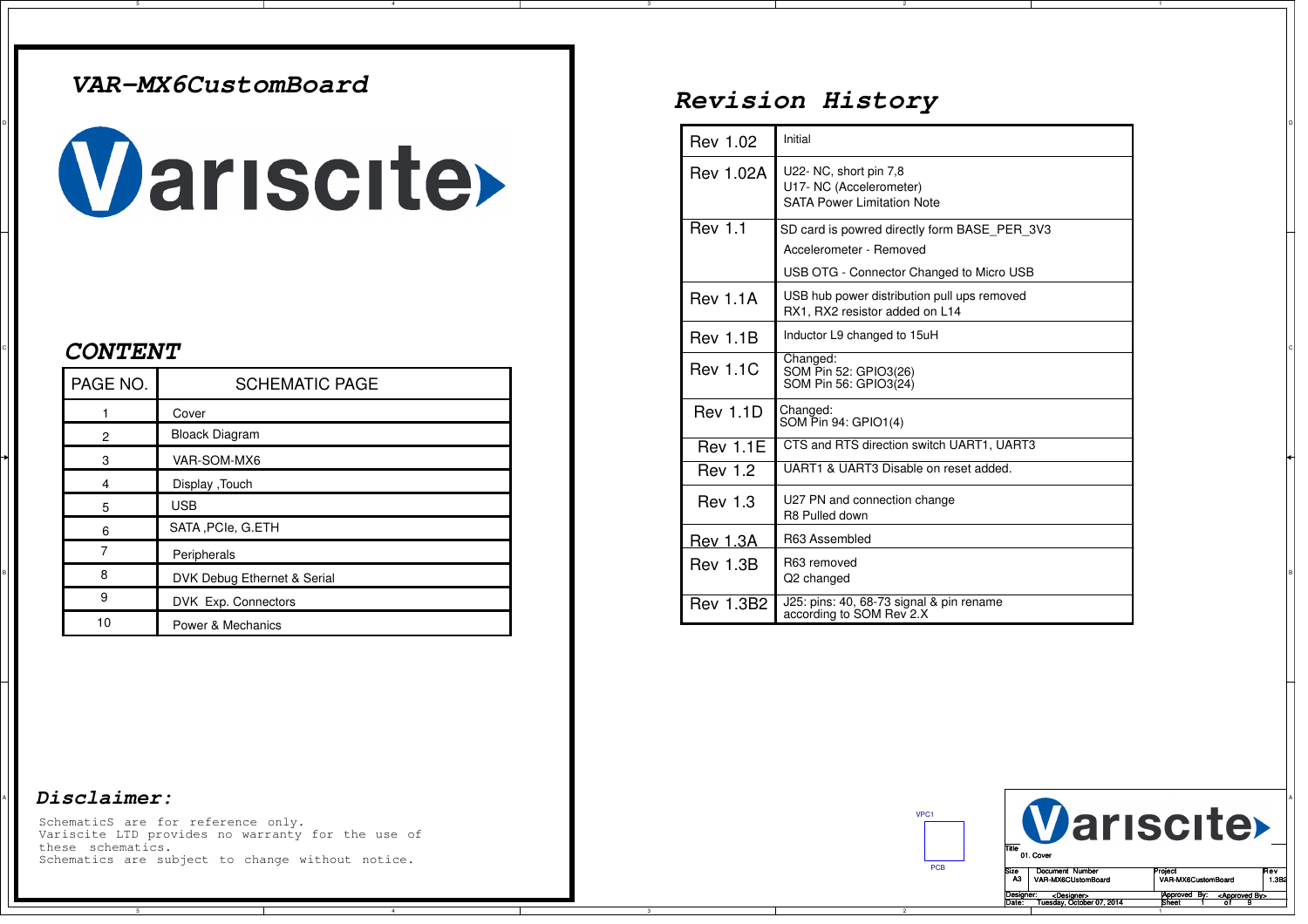

5

A



TitleSize<br>A3 e Document Number Project Rev<br>43 VAR-MX6CUstomBoard VAR-MX6CustomBoard 1.3B2 Date: Sheet <sup>o</sup> f Approved By: Tuesday, October 07, 2014<Designer><u>Desig</u> VAR-MX6CUstomBoard02. Bloack Diagram<u>4 Sheet 2 of 9</u> Approved By: <Approved B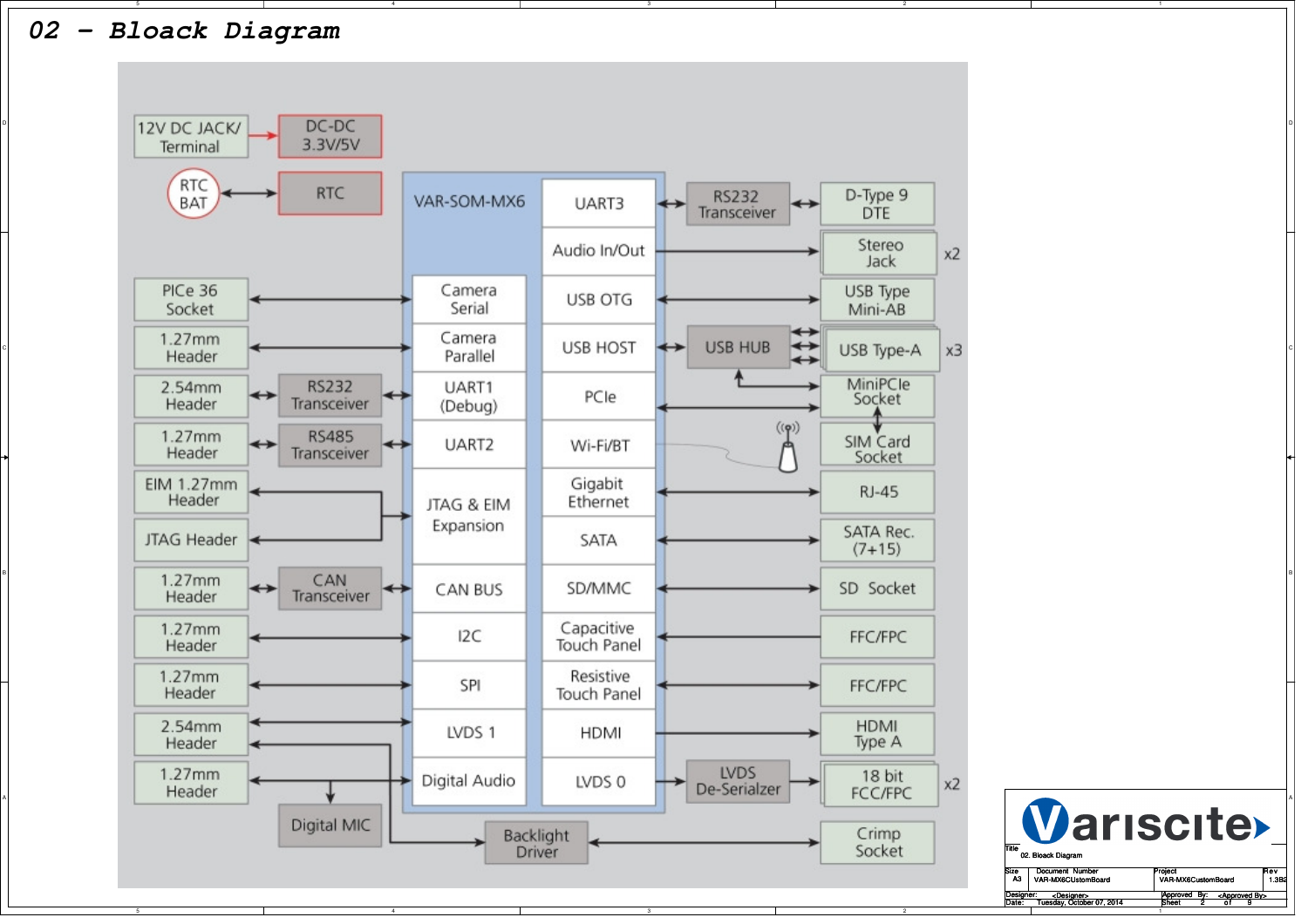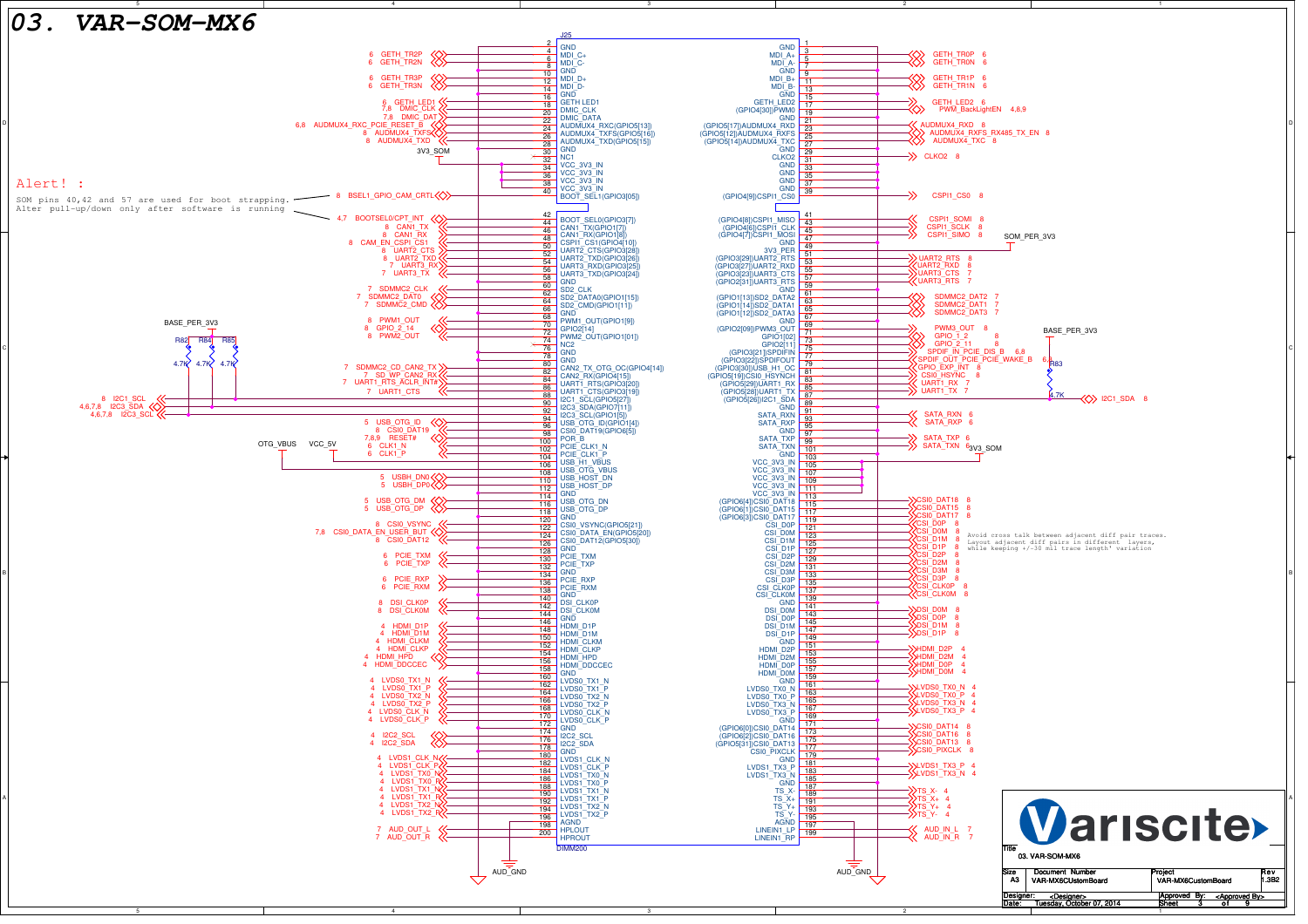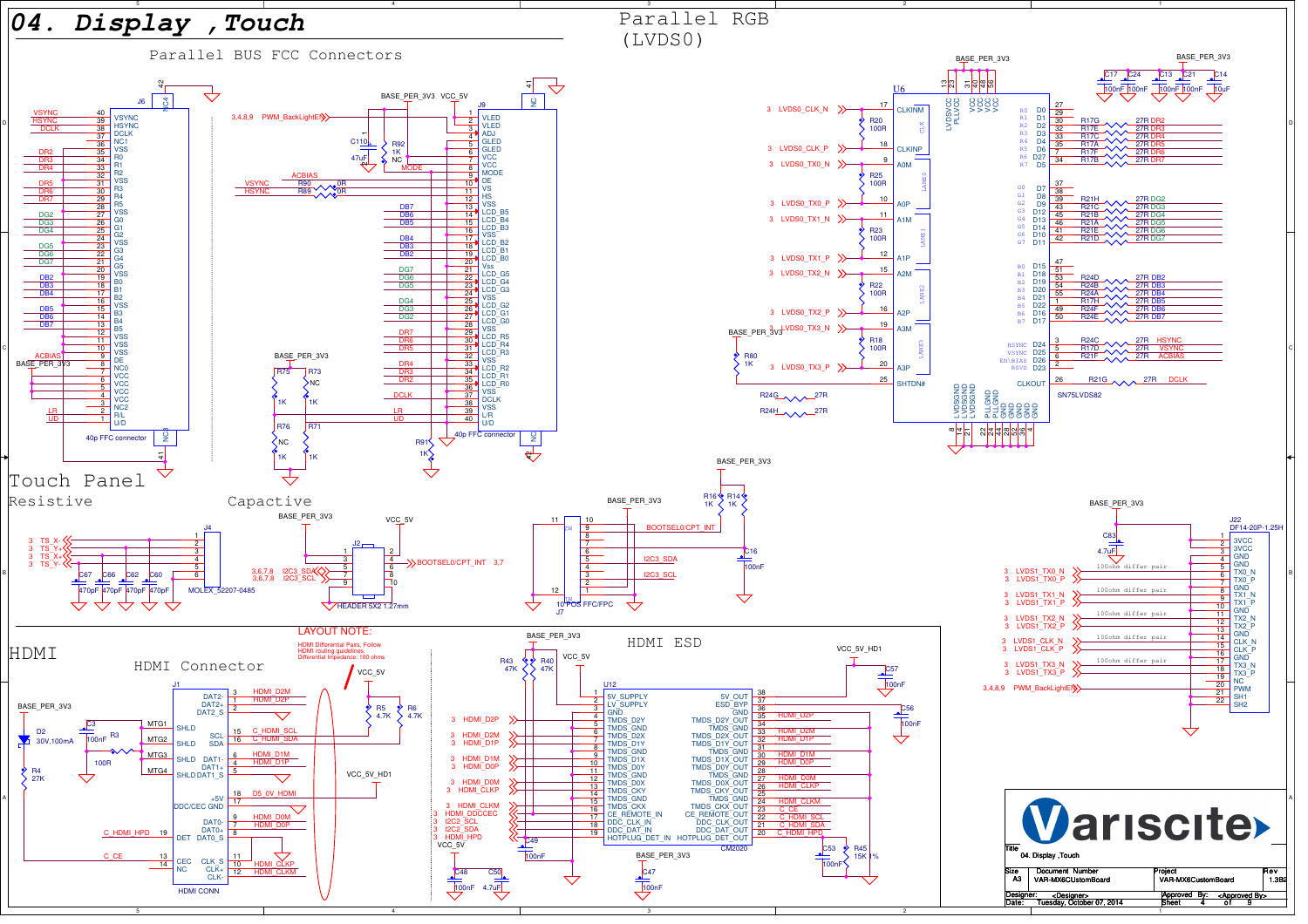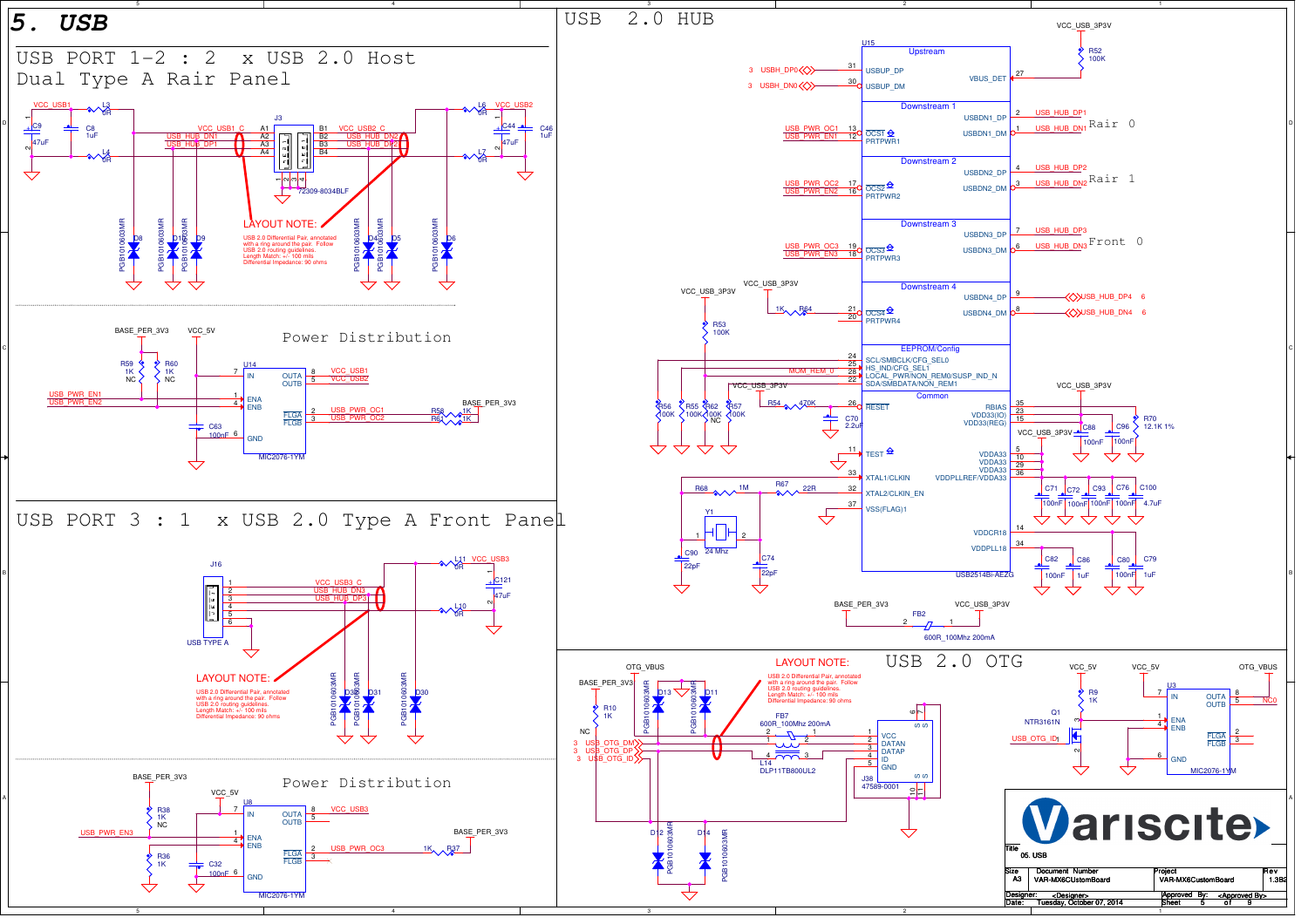## *06. SATA ,PCIe, G.ETH*

A

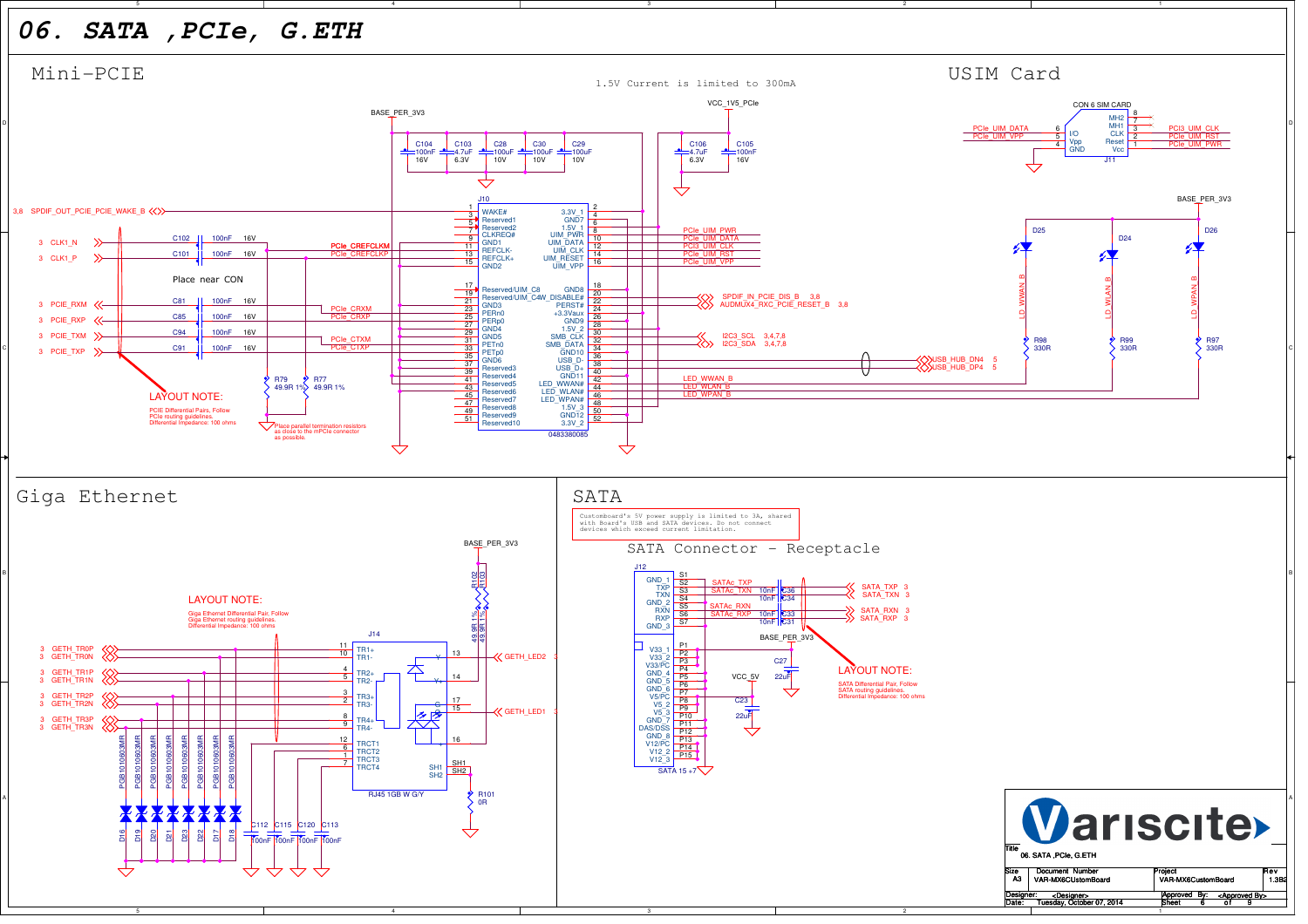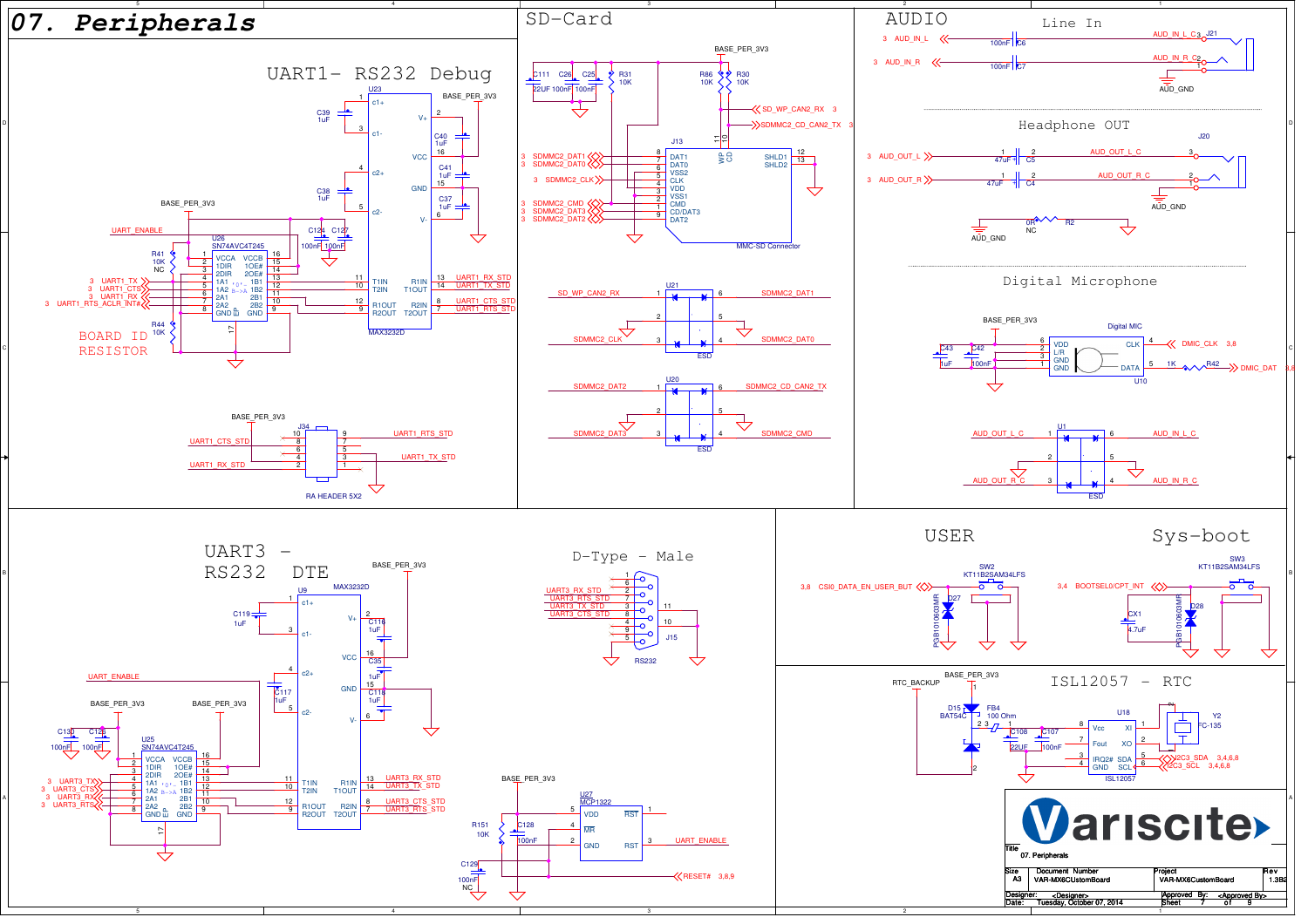